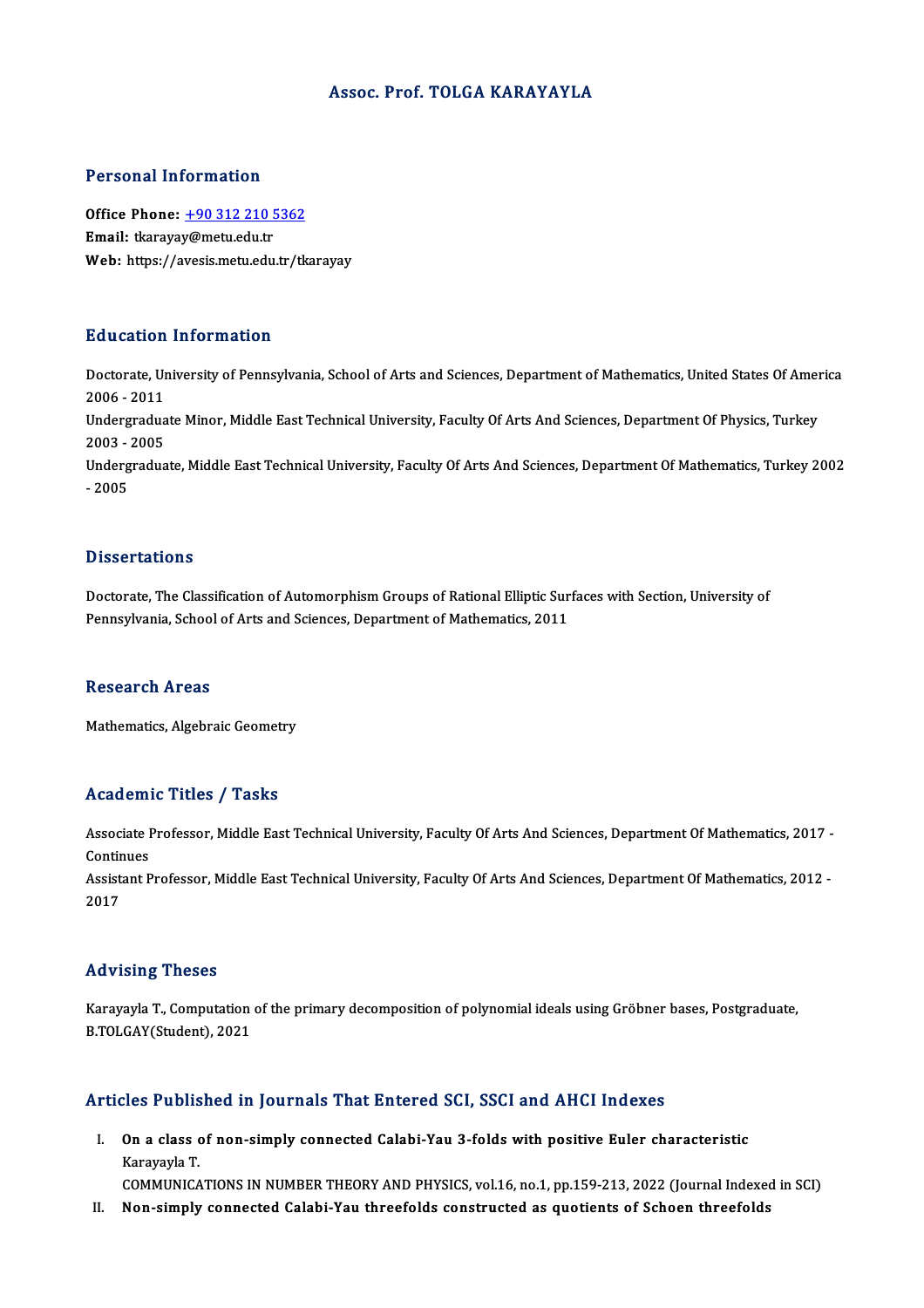KARAYAYLAT.

KARAYAYLA T.<br>JOURNAL OF GEOMETRY AND PHYSICS, vol.117, pp.267-276, 2017 (Journal Indexed in SCI)<br>Automorphism groups of rational elliptic surfaces with section and constant I me

- III. Automorphism groups of rational elliptic surfaces with section and constant J-map Karavavla T. JOURNAL OF<br><mark>Automorph</mark><br>Karayayla T.<br>CENTRAL EL
	- CENTRAL EUROPEAN JOURNAL OF MATHEMATICS, vol.12, no.12, pp.1772-1795, 2014 (Journal Indexed in SCI)
- Karayayla T.<br>CENTRAL EUROPEAN JOURNAL OF MATHEMATICS, vol.12, no.12, pp.1772-1795, 2014 (Journal<br>IV. The classification of automorphism groups of rational elliptic surfaces with section<br>Karayayla T Karayayla T.<br>ADVANCES IN MATHEMATICS, vol.230, no.1, pp.1-54, 2012 (Journal Indexed in SCI) The classification of automorphism groups of rational elliptic surfaces wit<br>Karayayla T.<br>ADVANCES IN MATHEMATICS, vol.230, no.1, pp.1-54, 2012 (Journal Indexed in SCI)

#### Refereed Congress / Symposium Publications in Proceedings

efereed Congress / Symposium Publications in Proceedings<br>I. Pozitif Euler karakteristikli ve basit bağlantılı olmayan Calabi-Yau 3-katlıları üzerine<br>Karayayla T Pozitif Eule<br>Pozitif Eule<br>Karayayla T. Pozitif Euler karakteristikli ve basit bağlantılı olmayan Calabi-Yau 3-katlıları üzer<br>Karayayla T.<br>33. Ulusal Matematik Sempozyumu, İstanbul, Turkey, 31 August - 03 September 2021, pp.75<br>Tekil Sebeen 3 katlılarının küçük ç

Karayayla T.<br>33. Ulusal Matematik Sempozyumu, İstanbul, Turkey, 31 August - 03 September 2021, pp.75<br>II. Tekil Schoen 3-katlılarının küçük çözülmelerle desingularizasyonlrı ve grup etkisi altında bölüm<br>Calabi Yay 3 kat 33. Ulusal Matematik Sempozyumu, İstanbul, Turkey, 31 August - 03 September 2021, pp.75<br>Tekil Schoen 3-katlılarının küçük çözülmelerle desingularizasyonlrı ve grup etkis<br>Calabi-Yau 3-katlıları<br>Karayayla T. Tekil Schoe<br>Calabi-Yau<br>Karayayla T.<br><sup>22. Ubreal M</sub></sup>

32. Ulusal Matematik Sempozyumu, Samsun, Turkey, 31 August - 03 October 2019, pp.1

- Karayayla T.<br>32. Ulusal Matematik Sempozyumu, Samsun, Turkey, 31 August 03 October 2019, pp.1<br>III. Tekil Schoen 3-katlılarının desingularizasyonlerı üzerinde sabit noktasız sonlu grup etkileri ve<br>bölüm Galabi Yau 3-k 32. Ulusal Matematik Sempozyul<br>Tekil Schoen 3-katlılarının d<br>bölüm Calabi-Yau 3-katlıları<br>Karayayla T Tekil Schoe<br>bölüm Cala<br>Karayayla T.<br>14. Ankara M bölüm Calabi-Yau 3-katlıları<br>Karayayla T.<br>14. Ankara Matematik Günleri, Ankara, Turkey, 28 - 29 June 2019, pp.115
	-

- Karayayla T.<br>14. Ankara Matematik Günleri, Ankara, Turkey, 28 29 June 2019, pp.115<br>IV. Rasyonel eliptik yüzeylerin özyapı dönüşüm gruplarının sınıflandırılması ve basit bağlı olmayan<br>Calabi Yau 3. katlılarına uygulam 14. Ankara Matematik Günleri, Ankara, Tur<br>Rasyonel eliptik yüzeylerin özyapı dö<br>Calabi-Yau 3-katlılarına uygulamaları<br>Karayayla T Rasyonel el<br>Calabi-Yau<br>Karayayla T.<br>20. Ulusel M Calabi-Yau 3-katlılarına uygulamaları<br>Karayayla T.<br>30. Ulusal Matematik Sempozyumu, Ankara, Turkey, 6 - 09 September 2017, pp.14<br>Finite Crouns whish Ast Ersely en Smooth Ssheen Threefelds
	-

Karayayla T.<br>30. Ulusal Matematik Sempozyumu, Ankara, Turkey, 6 - 09 September<br>V. Finite Groups which Act Freely on Smooth Schoen Threefolds<br>Karavavla T. 30. Ulusal Ma<br>Finite Grou<br>Karayayla T.<br><sup>Foll Southees</sup>

Finite Groups which Act Freely on Smooth Schoen Threefolds<br>Karayayla T.<br>Fall Southeastern Section Meeting of the AMS, North Carolina State University, Raleigh, North Carolina, United<br>States Of America, 12, 12 November 2016 Karayayla T.<br>Fall Southeastern Section Meeting of the AMS, Nor<br>States Of America, 12 - 13 November 2016, pp.77<br>Finite and Fived Beint Free Croup Astions e Fall Southeastern Section Meeting of the AMS, North Carolina State University, Raleigh, North Carolina<br>States Of America, 12 - 13 November 2016, pp.77<br>VI. Finite and Fixed Point Free Group Actions on Fiber Products of Rati

### States Of America, 12 - 13 November 2016, pp.77<br>VI. Finite and Fixed Point Free Group Actions on Fiber Products of Rational Elliptic Surfaces<br>Karayayla T. Finite and Fixed Point Free Group Actions on Fiber Product<br>Karayayla T.<br>Antalya Algebra Days XVIII, İzmir, Turkey, 18 - 22 May 2016, pp.27<br>Bosit Bošlı Olmayan Calabi Yau 3 katlılarının İngası Üzerine

Karayayla T.<br>Antalya Algebra Days XVIII, İzmir, Turkey, 18 - 22 May 2016, pp.27<br>VII. Basit Bağlı Olmayan Calabi Yau 3 katlılarının İnşası Üzerine<br>Kanayayla T Antalya Alge<br><mark>Basit Bağlı</mark><br>Karayayla T.<br>10. Ankara M</mark> Basit Bağlı Olmayan Calabi Yau 3 katlılarının İnşası Üzerine<br>Karayayla T.<br>10. Ankara Matematik Günleri, Ankara, Turkey, 11 - 12 June 2015, pp.76<br>Automorphism Crouns of Bational Ellintis Surfases with Sestion Karayayla T.<br>10. Ankara Matematik Günleri, Ankara, Turkey, 11 - 12 June 2015, pp.76<br>VIII. Automorphism Groups of Rational Elliptic Surfaces with Section and Constant J Map

### KarayaylaT. Automorphism Groups of Rational Elliptic Surfaces with Section and Constant J Map<br>Karayayla T.<br>Fall Eastern Section Meeting of the AMS, Temple University, Philadelphia, Pennsylvania, United States Of America,<br>12 . 13 Octob

Karayayla T.<br>Fall Eastern Section Meeting of t<br>12 - 13 October 2013, pp.70-71<br>On the Structure of Automer Fall Eastern Section Meeting of the AMS, Temple University, Philadelphia, Pennsyl<br>12 - 13 October 2013, pp.70-71<br>IX. On the Structure of Automorphism Groups of Rational Elliptic Surfaces<br>Kanayayla T

## 12 - 13 Octol<br>**On the Stru**<br>Karayayla T.<br>Internationa

On the Structure of Automorphism Groups of Rational Elliptic Surfaces<br>Karayayla T.<br>International Conference on Algebra in Honour of Patrick Smith and John Clark's 70th Birthdays, Balıkesir, Turkey, Karayayla T.<br>International Conference on<br>12 - 15 August 2013, pp.82<br>Automornhiam Crouns o International Conference on Algebra in Honour of Patrick Smith and John<br>12 - 15 August 2013, pp.82<br>X. Automorphism Groups of Rational Elliptic Surfaces with Section<br>Karayayla T

### 12 - 15 August 2013, pp.82<br>Automorphism Groups o<br>Karayayla T. X. Automorphism Groups of Rational Elliptic Surfaces with Section

Antalya Algebra Days XIV, İzmir, Turkey, 16 - 20 May 2012, pp.9

XI. Classification of automorphism groups of rational elliptic surfaces<br>Karayayla T.

Joint Mathematics Meeting of the AMS and MAA, New Orleans, Louisiana, United States Of America, 6 - 09 January